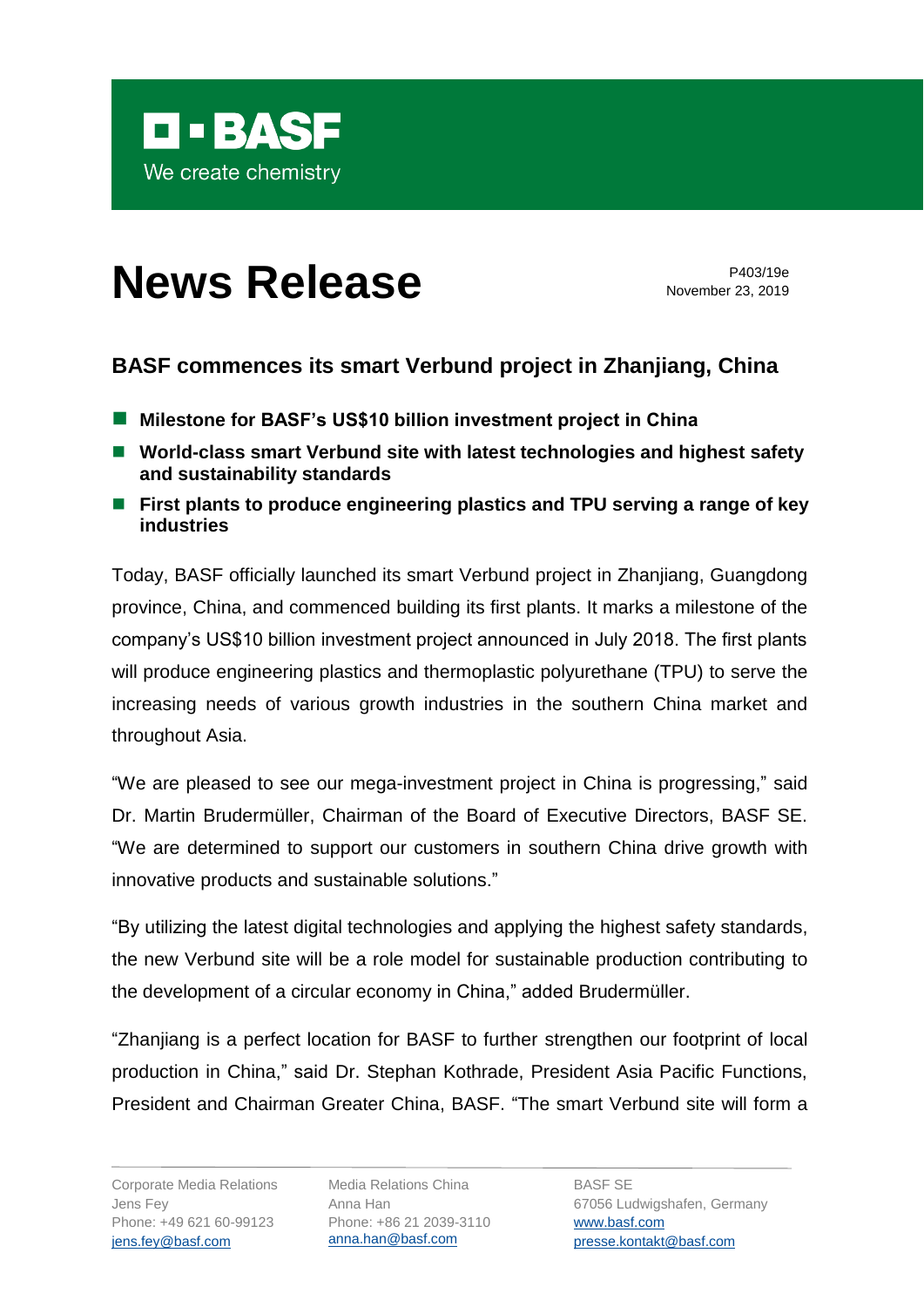solid foundation for a world-class industrial cluster in Zhanjiang and establish stronger business connections between South China and other Asian countries."

By 2022, the new engineering plastics compounding plant will supply an additional capacity of 60,000 metric tons per year in China, bringing BASF's total capacity of these products in Asia Pacific to 290,000 metric tons per year. The new capacity will enable BASF to meet the growing demand of its customers, particularly in the automotive, electronics and new energy vehicles (NEV) industries.

BASF plans to implement a comprehensive smart manufacturing concept at the Verbund site based on cutting-edge technologies. The new site will utilize automated packaging, high-tech control systems, and automated guided vehicles.

With the Zhanjiang Verbund site, BASF will also contribute to the advancement of the local community. The company is forming strategic partnerships with several local technical institutions to develop young technical talents.

BASF Integrated Site (Guangdong) Co. Ltd, BASF's new wholly-owned subsidiary, has also been officially formed. This entity will oversee the operations of the new Verbund site, underlining BASF's commitment to the China market.

BASF signed the first Memorandum of Understanding for the Verbund site with the Guangdong Provincial Government in Berlin, Germany, in July 2018. In January 2019, the company signed a Framework Agreement setting out further details of the plan. The Verbund site in Guangdong would be BASF's largest investment, estimated up to US\$10 billion upon completion, and would be operated under the sole responsibility of BASF. The integrated value chain will connect upstream and downstream plants from basic chemicals to more consumer-oriented products and solutions, serving growth sectors like consumer goods and transportation. The site would ultimately be the third-largest BASF site worldwide, following Ludwigshafen, Germany, and Antwerp, Belgium. The first plant producing engineering plastics compounds is expected to be operational by 2022, and the whole Verbund site is planned to be completed by 2030.

**Receive up-to-date news releases from BASF via push notification on your smartphone. Register for our news service at [basf.com/pushnews.](http://www.basf.com/pushnews)**